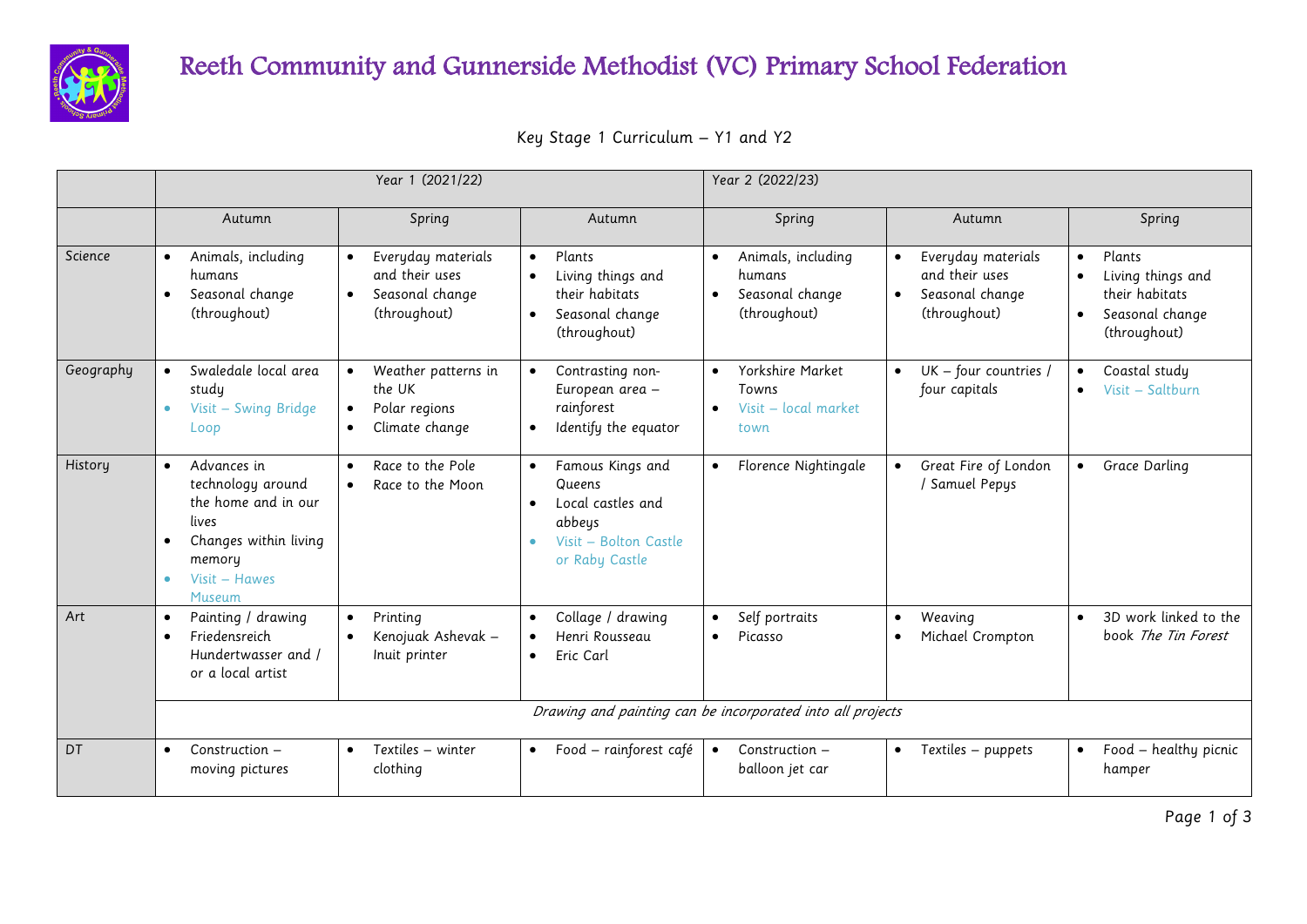

## Reeth Community and Gunnerside Methodist (VC) Primary School Federation

|  |  | Key Stage 1 Curriculum - Y1 and Y2 |  |  |  |  |
|--|--|------------------------------------|--|--|--|--|
|--|--|------------------------------------|--|--|--|--|

| ICT        | 1 <sup>st</sup> week e-safety<br>$\bullet$<br>Programming<br>$\bullet$<br>Introduction using<br>$\bullet$<br>Discovery Education<br>Coding and Purple<br>Mash                                                                                                                                  | Multimedia<br>$\bullet$<br>Create a poster for<br>$\bullet$<br>the school play                                                                                                                                                                                                                           | 1 <sup>st</sup> week e-safety<br>$\bullet$<br>Data handling and<br>$\bullet$<br>digital literacy | Data handling and<br>$\bullet$<br>digital literacy                                                                  | 1 <sup>st</sup> week e-safety<br>$\bullet$<br>Programming<br><b>Beebots</b><br>$\bullet$                                             | Multimedia<br>$\bullet$<br>Artwork relating to<br>other subjects                                                                                         |
|------------|------------------------------------------------------------------------------------------------------------------------------------------------------------------------------------------------------------------------------------------------------------------------------------------------|----------------------------------------------------------------------------------------------------------------------------------------------------------------------------------------------------------------------------------------------------------------------------------------------------------|--------------------------------------------------------------------------------------------------|---------------------------------------------------------------------------------------------------------------------|--------------------------------------------------------------------------------------------------------------------------------------|----------------------------------------------------------------------------------------------------------------------------------------------------------|
|            |                                                                                                                                                                                                                                                                                                |                                                                                                                                                                                                                                                                                                          |                                                                                                  | Technology in our lives and e-safety taught as part of each unit                                                    |                                                                                                                                      |                                                                                                                                                          |
| Music      | Find the pitch: the ups<br>$\bullet$<br>and downs                                                                                                                                                                                                                                              | Structure<br>$\bullet$<br>Design and make<br>$\bullet$<br>instruments<br>Weather music<br>$\bullet$                                                                                                                                                                                                      | Elements<br>$\bullet$<br>Traditional tales and<br>$\bullet$<br>rhymes                            | Pulse<br>$\bullet$<br>Sounds of the seasons<br>$\bullet$                                                            | Rhythm<br>$\bullet$<br>Music of the four<br>countries of the UK                                                                      | Mood<br>$\bullet$<br>Stories and the<br>seaside                                                                                                          |
| Performing | Harvest - singing and<br>speaking<br>Pantomime (audience)<br>$\bullet$<br>Nativity (lead)<br>$\bullet$                                                                                                                                                                                         | Easter – singing and<br>speaking                                                                                                                                                                                                                                                                         | Leavers' performance<br>$\bullet$<br>(audience)                                                  | Harvest – singing and<br>$\bullet$<br>speaking<br>Pantomime (audience)<br>$\bullet$<br>Nativity (lead)<br>$\bullet$ | Easter - singing and<br>$\bullet$<br>speaking                                                                                        | Leavers' performance<br>$\bullet$<br>(audience)                                                                                                          |
| <b>RE</b>  | 1 <sup>st</sup> half<br>$\bullet$<br>1.7 What does it mean<br>to belong to a faith<br>community?<br>$2^{nd}$ half<br>$\bullet$<br>Methodist Unit<br>Belonging together:<br>Why does it matter to<br>be part of a<br>community? What can<br>we learn about<br>Christians and<br>community life? | $1st$ half<br>$\bullet$<br>Continued<br>Methodist Unit<br>Belonging together:<br>Why does it matter<br>to be part of a<br>community? What<br>can we learn about<br>Christians and<br>community life?<br>$2^{nd}$ half<br>$\bullet$<br>1.6 How and why<br>do we celebrate<br>special and sacred<br>times? | 1.4 How can we<br>$\bullet$<br>learn from sacred<br>books?                                       | 1.8 How should we<br>$\bullet$<br>care for others in the<br>world, and why does<br>it matter?                       | 1.3. Who is Jewish<br>$\bullet$<br>and what do they<br>believe? or<br>1.2 Who is Muslim<br>$\bullet$<br>and what do they<br>believe? | $1st$ half<br>$\bullet$<br>1.5 What makes<br>some places sacred?<br>$2^{nd}$ half<br>$\bullet$<br>1.1 Who is a<br>Christian and what<br>do they believe? |